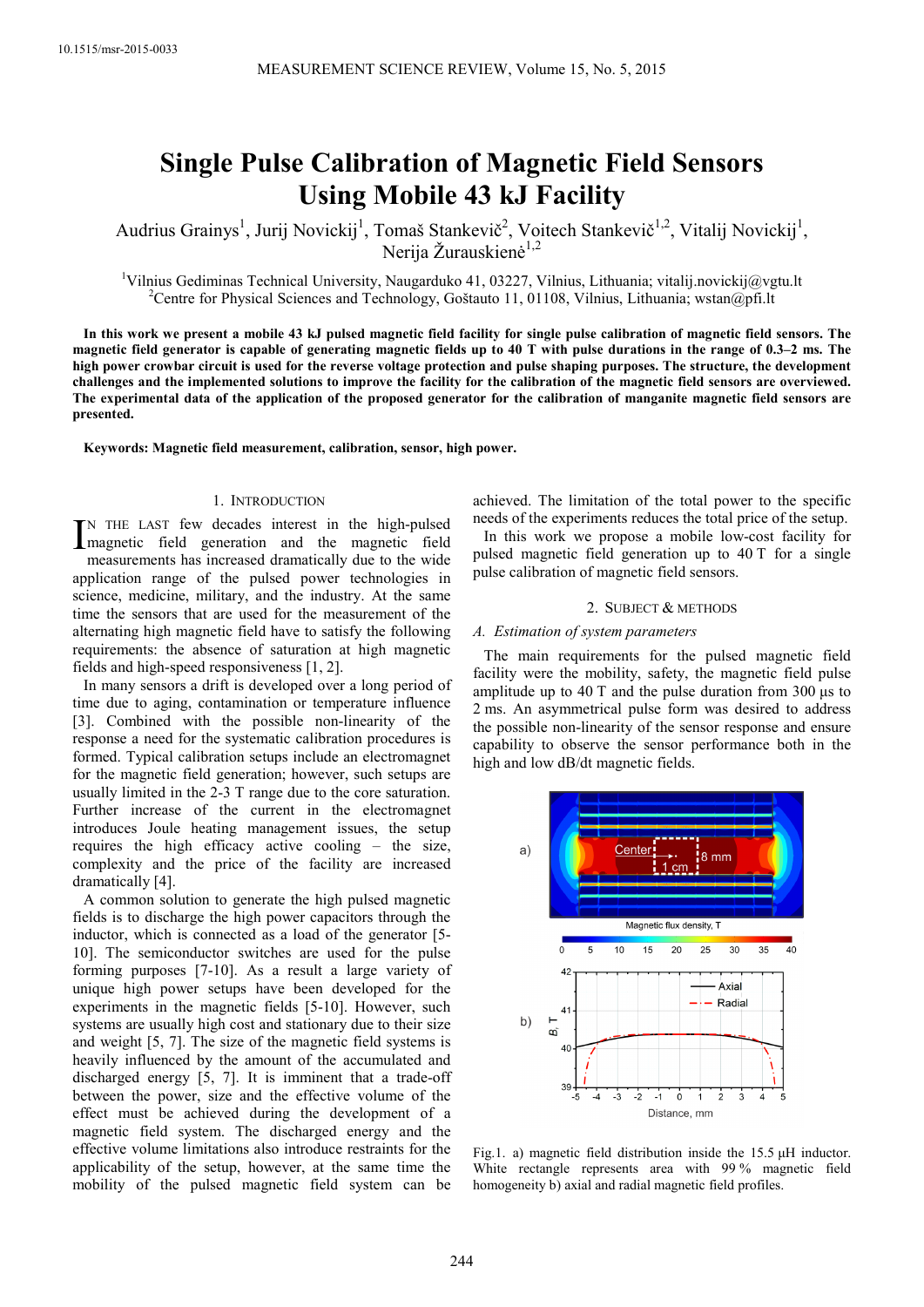One of the most convenient ways of generating magnetic field above 2 T is using the solenoid type inductors. We have chosen a multilayer enforced solenoid coil topology. These types of coils offer high experimental repeatability, considerable inner volume and durability [11]. The pulse form and the pulse duration can be adjusted by changing the number of windings and layers. Since the kA range current was commutated to generate high magnetic fields, the finite element method (FEM) analysis was used to estimate the magnetic field distribution dependence on the pulsed current. The magnetic field distribution inside the coil is shown in Fig.1.

Since the facility is designed for the calibration of the magnetic field sensors, the high homogeneity of the magnetic field distribution must be ensured. Based on FEM the structure of the coil and the required energy storage have been determined. The 40 windings 4 layer (15.5 μH) enforced pulsed inductor (10 windings each layer) was introduced as a load. The inner and the outer diameters are 12 mm and 30 mm, respectively. It was determined that 38– 40 kA is required to generate the 40 T magnetic field in the proposed coil. Subsequently, the capacitor for energy accumulation has been evaluated. It has been determined that a capacitor in the range of 5–6 mF is applicable. The application of a 5.5 mF capacitor results in a pulse of 1.5 ms duration, which meets the requirements.

The solenoid has been wound using Cu-Nb wire  $(4.20 \times$ 2.37 mm<sup>2</sup>, strength UTS = 1.2 GPa), insulated with Kapton film and reinforced with Zylon fiber-epoxy composite. It consisted of 4 layers (10 turns in each layer, total of 40) with inner diameter of 14 mm. The 12 mm steel shielding was implemented to prevent coil destruction due to the Lorentz forces in high magnetic fields. A second coil for magnetic fields up to 20 T with a nonmetallic outer casing made from polyamide material was also introduced to avoid tail of the magnetic field pulse [11]. The cooling time of the coils after the pulse is in the range of 3.5-4 min at room temperature for pulses up to 25 T. For generation of the higher magnetic fields the active cooling using liquid nitrogen is required.

## *B. Development of the pulse forming circuit*

The simplified circuit of the developed pulse forming circuit and the generator is shown in Fig.2.

As it has been mentioned above, in order to generate high magnetic field, the kA range current must be discharged through the inductor. In our case the high pulsed power thyristor SCR1 (voltage 4.2 kV, peak current 53 kA) has been chosen as the semiconductor switch to discharge the capacitor banks. The generator can generate pulses with the peak power up to 212 MW. Application of the thyristors is advantageous due to the possibility to switch high surge currents without the need of several parallel transistor switches. Nevertheless, the thyristors are more limited by the dI/dt. In our case the dI/dt is limited by the inductance of the coil and the discharge capacitor, therefore a thyristor with typical  $dI/dt = 400$  A/μs is applicable.

As it can be seen from Fig.2. the high magnetic field generator consists of: 1) high voltage power supply; 2) capacitor bank; 3) measurement circuit; 4) high power switch with control circuit; 5) crowbar circuit; 6) reinforced

inductor; 7) remote control. The 4 kV power supply is shortcircuit proof using a custom made 600 W isolation transformer. The charging of the capacitor bank C1 is controlled using relay K1.1 and the voltage control circuit.



Fig. 2. Simplified circuit of the magnetic field generator.

The two low inductance 2.7 mF, 4 kV paper-oil capacitors have been used to form the C1 bank of 5.4 mF. The current limiting resistance R1 is used both for limitation of the charging current and as a load for the emergency discharge of the capacitors using high power relay K1.2. The comparator circuit has been implemented in the control unit, which drives the relay K1.1. The measurement results from the ADC (divider R2) are compared to the voltage set value. The charged capacitor array C1 is discharged through the load using the thyristor switch SCR1. The SCR is driven by an optically decoupled driver, which is triggered by the control circuit and the remote control, respectively.

The crowbar circuit has been implemented in the design (R3, D1) to introduce an asymmetrical pulse waveform, by increasing the fall time. Also the circuit is used for the compensation of the reverse-charge of the capacitor bank [12].

For safety reasons the remote control of the pulsed magnetic field generator has been developed. The operating principle of the control unit is shown in Fig.3.



Fig.3. Block diagram of the remote control unit.

First, voltage set-point is set at the control unit and sent to the pulse generator. The capacitor charge, the discharge through the inductor coil or the emergency discharge through the ballast resistors are triggered with the corresponding switches. Voltage on the capacitor bank is constantly monitored and displayed for the user.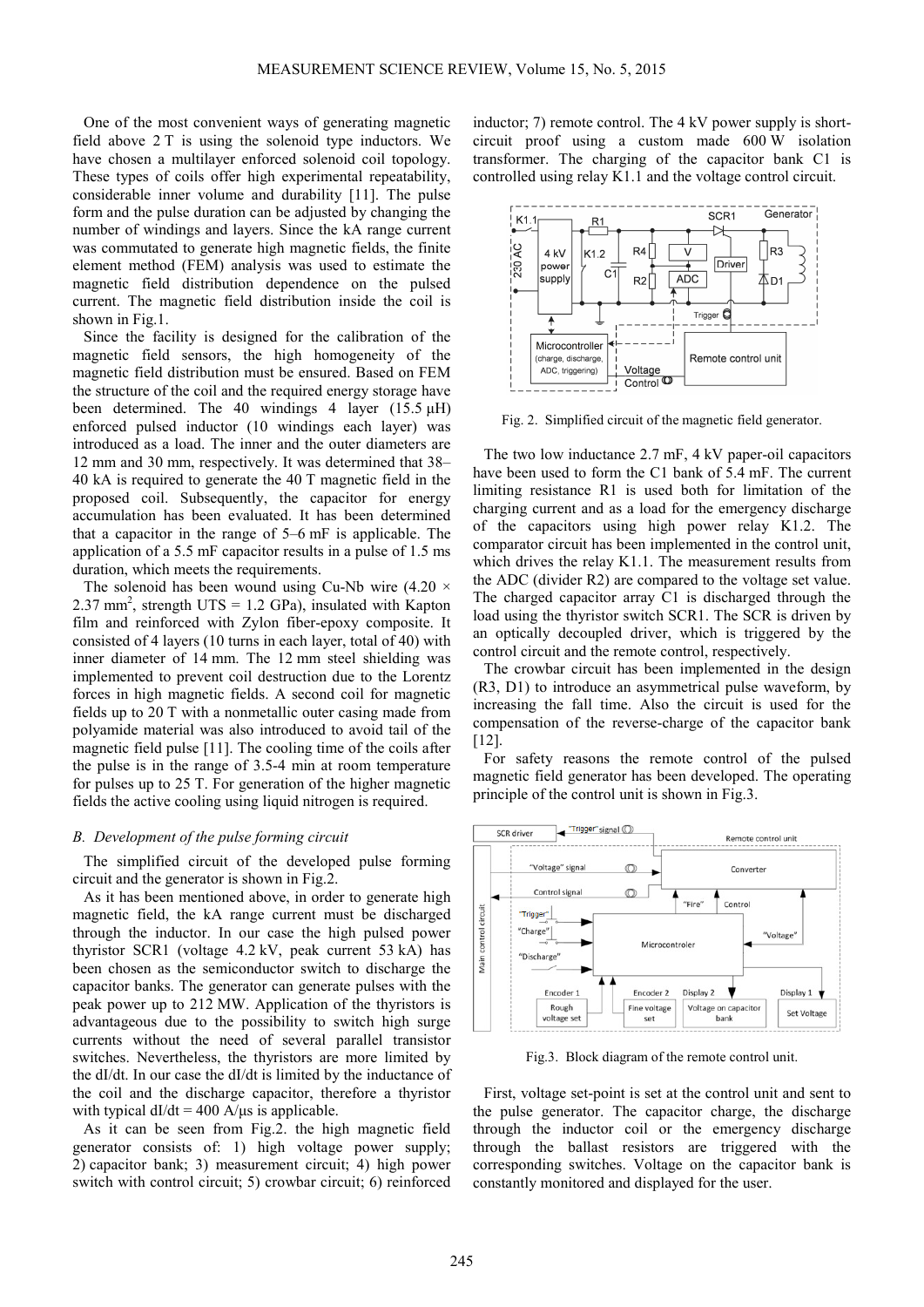# *C. The generator*

The prototype of the magnetic field generator has been designed and fabricated. The photograph of the developed prototype and the remote control for safe operation are shown in Fig.4.



Fig.4. The prototype of the magnetic field generator unit and remote control unit: a) isolation transformer and rectification circuit; b) SCR/Crowbar diode circuit; c) relays for charge and discharge; d) driver circuit e) charge/discharge resistance.

The resulting generated magnetic field pulse waveform with a 15.5  $\mu$ H coil is shown in Fig.5.



Fig.5. The pulse waveform of the developed pulsed magnetic field generator, where  $A - SCR$  turn-on,  $B -$  capacitor is discharged (current through inductor reaches the maximal value),  $C - SCR$  is turned-off, D – the induced current is flowing in the crowbar/inductor circuit. The pulses have been generated at room temperature.

As it can be seen in Fig.5., the pulse features an asymmetrical shape. The magnetic field amplitude (Fig.5. B) can be controlled by the charging voltage, which ensures  $\pm 1$  % pulse generation repeatability. The crowbar circuit, active resistance of inductor, and current that was stored in the case of coil after turning-off of SCR and D1 cause the asymmetrical shape of the pulse. The repetitive frequency of the pulses is limited by the Joule heating in the coil and the time that is required to charge the capacitor bank.

# 3. RESULTS

The facility has been applied for the calibration of the CMR-B-scalar magnetic field sensors. Previously, it was demonstrated that the CMR-B-scalar sensors based on the colossal magnetoresistance (CMR) effect in thin manganite films (La1-xSrxMnO3) [13] can be successfully used for the measurement of the pulsed magnetic field distribution in the bore of a coilgun [11] and in the vicinity of railgun rails [14]. However, the sensor's response is not a linear function in respect to the magnetic flux density B. In addition, the sensor output signal is dependent on the ambient temperature. This requires calibrating the sensor over the operating temperature and magnetic field range.

The CMR-B-scalar sensor and a reference B-dot sensor, which was calibrated in advance, were placed in the center of the 15.5 μH coil at approximately the same position. The magnetic field pulse of 25 T has been generated using the proposed setup. The signals of the CMR-B-scalar sensor (voltage drops across the sensor) and signals from the B-dot sensor were recorded by a digital oscilloscope. Then, the procedure was repeated in the temperature range  $0 - 50$  °C with a step of 3 °C. The data was processed using MATLAB routines to create the final calibration file. However, it should be noted that during the calibration of the sensors in pulsed magnetic field some problems can appear due to high dB/dt. The occurrence of the parasitic signal caused by the so-called "loop effect", the relaxation process in the sensor and the digitization step of the recording signals can decrease the accuracy of the calibration. To avoid these effects the magnetic field must change as slowly as possible. Therefore, in order to increase the accuracy of calibration, the falling part of magnetic field pulse (Fig.5.) was used (dB/dt is smaller). The calibration procedure is summarized in Fig.6.



Fig.6. Calibration curves: a) magnetic field measured with B-dot sensor b) response signal of the CMR-B-Scalar magnetic field sensor.

The integrated signal from loop sensor Fig.6.a) and the output voltage across sensor Fig.6.b) are shown. It can be seen (Fig.6.b)) that the total signal across CMR sensor is actually a superposition of two components  $U_s(t) = U_0$  –